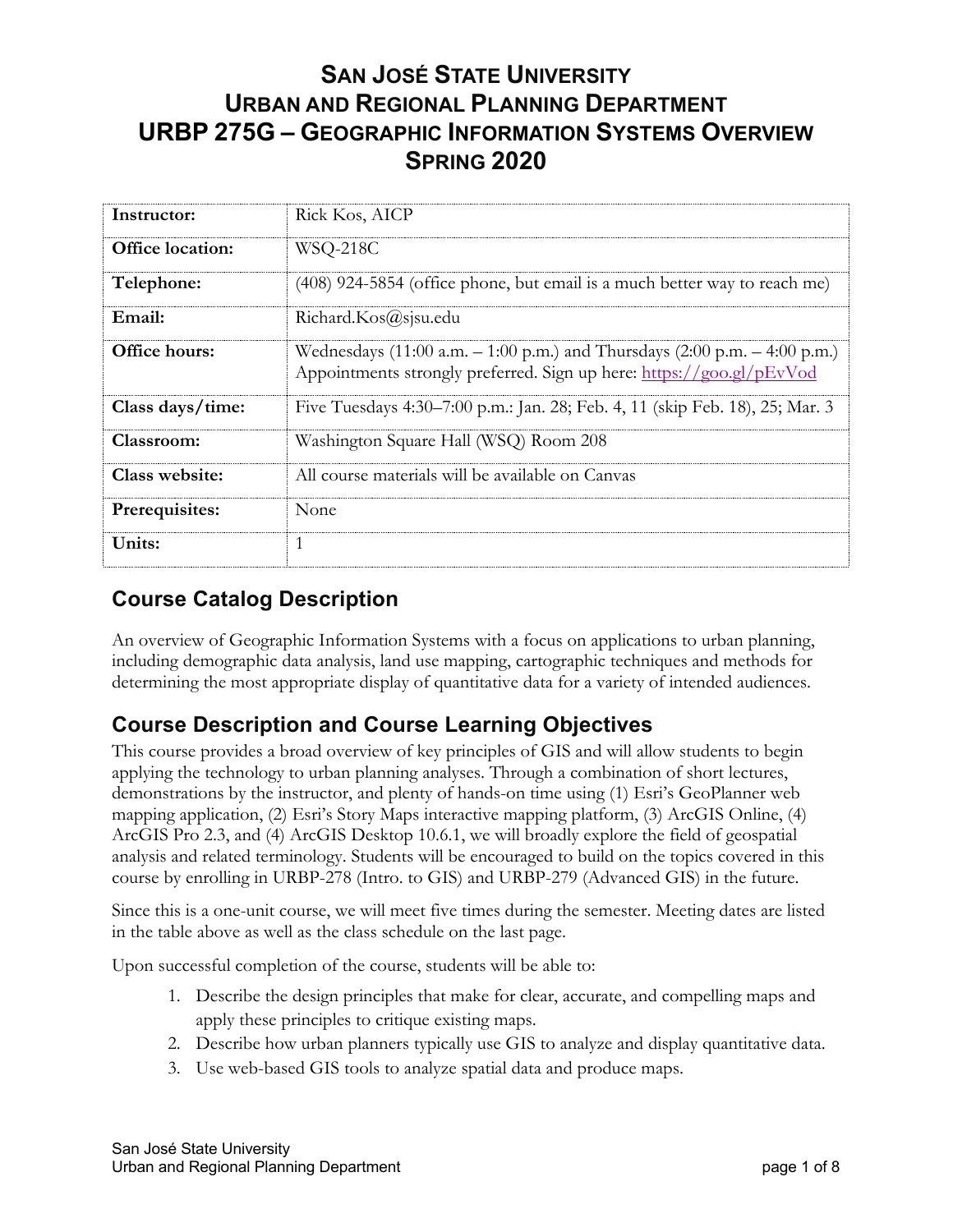## **Planning Accreditation Board (PAB) Knowledge Components**

This course partially covers PAB Knowledge Components 2a and 2b. A complete list of the PAB Knowledge Components can be found at www.sjsu.edu/urbanplanning/courses/pabknowledge.html.

## **Required Course Readings**

Harder, Christian, *The ArcGIS Book: 10 Big Ideas About Applying The Science of Where*, 2<sup>nd</sup> edition. Redlands, CA: Esri Press, 2017.

- Download the interactive PDF version of this free book from Canvas.
- You do **not** need to purchase the book.

Peterson, Gretchen N., *GIS Cartography: A Guide to Effective Map Design (Second Edition*. Boca Raton, FL: CRC Press, 2014.

• Was available as a free e-book from the SJSU library (out of print, but still a great book!) The chapters have been downloaded and you can access them from the course Canvas site.

Additional short, no-cost, online readings are likely to be assigned during the course; announcements will be made in class.

# **Course Requirements and Assignments**

Your grade for the course will be based on the following assignments and other activities:

| Assignments                                                                                                                                         | Due Date | Course<br>Learning<br>Objective(s)<br>Covered | <b>Percent of Course</b><br>Grade |
|-----------------------------------------------------------------------------------------------------------------------------------------------------|----------|-----------------------------------------------|-----------------------------------|
| 1 – Urban Sustainability Analysis<br>using ArcGIS Online                                                                                            | Feb. 11  | 2 and 3                                       | $30\%$                            |
| 2 – Portfolio of Substandard and<br>"Best Practice" Cartography                                                                                     | Feb. 25  | 1 and 2                                       | $30\%$                            |
| 3 – Create an Esri Story Map of an<br>Urban Neighborhood                                                                                            | Mar. 03  | 3                                             | $30\%$                            |
| <b>Participation – Consistent and</b><br>active engagement in lectures and<br>discussions, small team tasks,<br>completion of 5 in-class exercises. |          |                                               | $10\%$                            |

Assignment 1 is a guided exercise related to urban sustainability that will require students to use a browser-based mapping tool: ArcGIS Online. Specifically, students will undertake a comparative analysis of neighborhood-level urban sustainability indicators (e.g. income distribution, racial diversity, access to food stores, health care access). Prior to the mapping work, students will watch a series of videos to explore urban sustainability and write responses and reactions to these videos.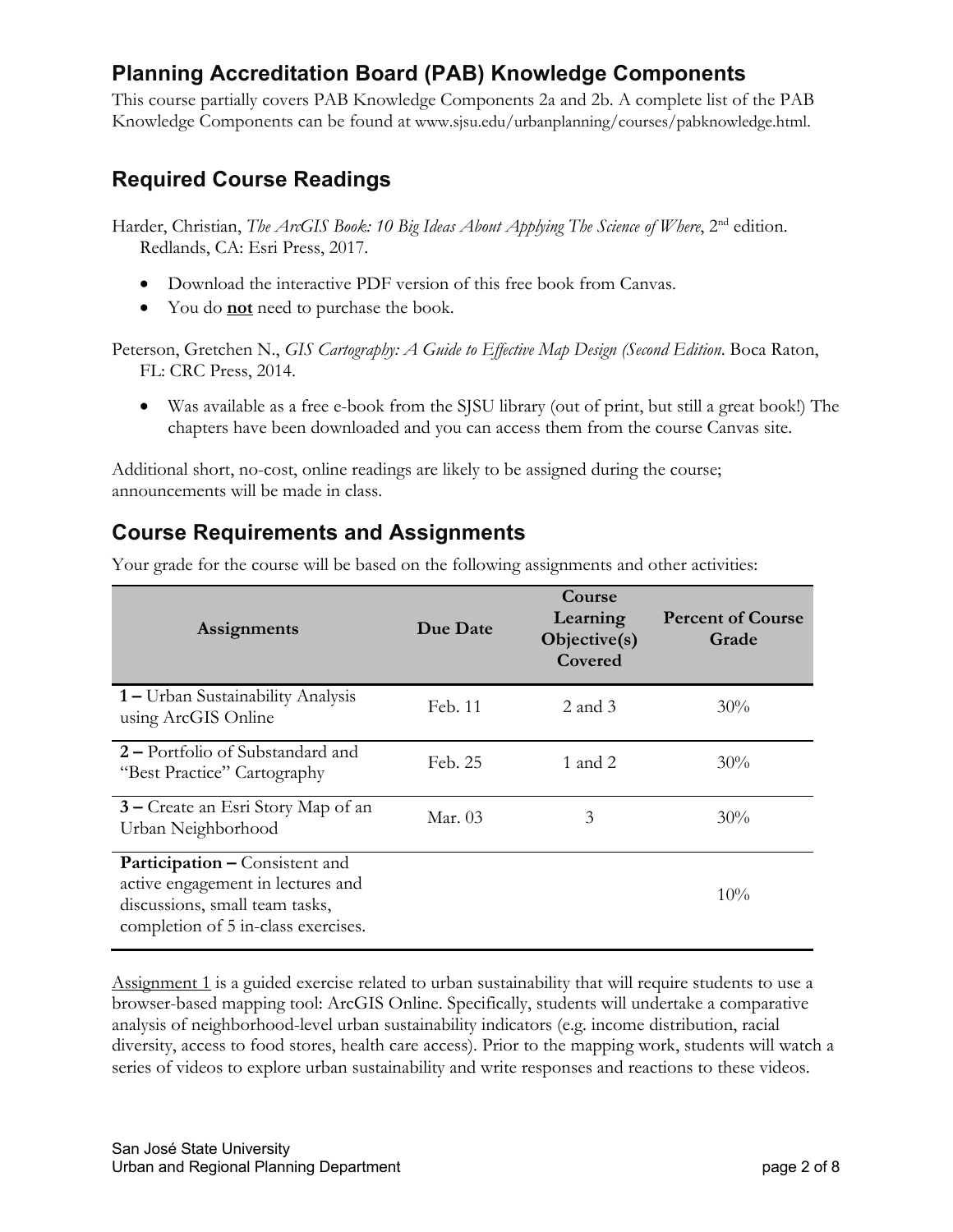Assignment 2 will have students gather a portfolio of two maps that represent "substandard" map design as well as two maps that represent "best practice" in map design. Students will draw heavily upon the assigned text, *GIS Cartography: A Guide to Effective Map Design*. To demonstrate both substandard and best practice qualities, students will critique each of the four published maps and include a brief  $(\sim$ 3 paragraphs) description of what makes the designs substandard or well-made. I will grade the portfolio based on the quality of student critiques, direct linkages to the assigned reading, the overall readability of the gathered maps, and how well the student articulated the elements of substandard/"best practice"– layout, font, color, and features. Standard style and referencing requirements apply (see "citation style" section of this syllabus).

Assignment 3 will have students complete a personalized Esri Story Map as a way to practice visual/graphic communication skills for highlighting characteristics of a Bay Area urban neighborhood. Specific deliverables will be listed in the assignment handout.

## **Calculation of Final Course Letter Grade**

I will calculate the final letter grade for the course by weighting the grade for each assignment according to the percentages in the table above. To do this, I first convert the letter grade for each assignment to a number using a 4-point scale  $(A + 4.2, A = 4.0, A = 3.67, B = 3.33, B = 3.0, B = 3.0, B = 3.0, B = 3.0, B = 3.0, B = 3.0, B = 3.0, B = 3.0, B = 3.0, B = 3.0, B = 3.0, B = 3.0, B = 3.0, B = 3.0, B = 3.0, B = 3.0, B = 3.0, B = 3.0, B = 3.0, B = 3.0, B = 3.$  $= 2.67$ ,  $C + 2.33$ ,  $C = 2.0$ ,  $C = 1.67$ ,  $D = 1$ , and  $F = 0$ ).

I then use these numbers and the weights for each assignment to calculate a final, numerical grade for the course based on a 4-point scale. That number is converted back to a letter grade  $(A = 3.85 +$ ,  $A_7 = 3.50 - 3.84$ ,  $B_7 = 3.17 - 3.49$ ,  $B = 2.85 - 3.16$ ,  $B_7 = 2.50 - 2.84$ ,  $C_7 = 2.17 - 2.49$ ,  $C = 1.85 - 2.16$ 2.16, C- = 1.41 – 1.84, D+ = 1.17 – 1.40, D =  $0.85 - 1.16$ , F =  $0 - 0.84$ ).

#### **Fundamentals for Success in this Course**

I will make every effort to help you succeed in this course so that you deveop a clear understanding of GIS applications to our profession. Naturally, it is your responsibility to complete all assignments and to take advantage of the many learning opportunities this semester. Your final grade will reflect your overall commitment to learning; highest grades correlate with student efforts that exceed expectations. Here are some tips to help you succeed this semester:

Maintain a fast pace: This will be a fast-moving and somewhat technologically advanced course, but concepts and instructions will be explained as clearly as possible. If you wish to evaluate your readiness for this course at the outset, please see me as soon as possible.

Computer competencies: Competence with the Windows operating system is expected, including managing multiple windows and applications; and techniques for saving work frequently.

Enjoyment of Learning: A strong motivation to learn, explore and have fun with computer applications is essential. This course will require a significant amount of independent work and relies heavily on student initiative. A sense of humor with computer "headaches" is helpful, too!

Seek Help Effectively: Since urban planners are problem-solvers at their core, it is important that you adopt a problem-solving mindset in this course. Asking for assistance this semester is encouraged and signals to me that you are engaged in your work, motivated by excellence and positively challenged by the assignments. Asking for help will never be perceived as a liability in my class. However, when seeking assistance, it is important for you to (1) clearly communicate the problem and (2) demonstrate that you have attempted to solve the problem on your own and are ready to clearly articulate your attempts.

Also, I am very happy to help you with your work outside of the classroom during office hours or via email. If we work together via email, it is vital that you send me as much information as possible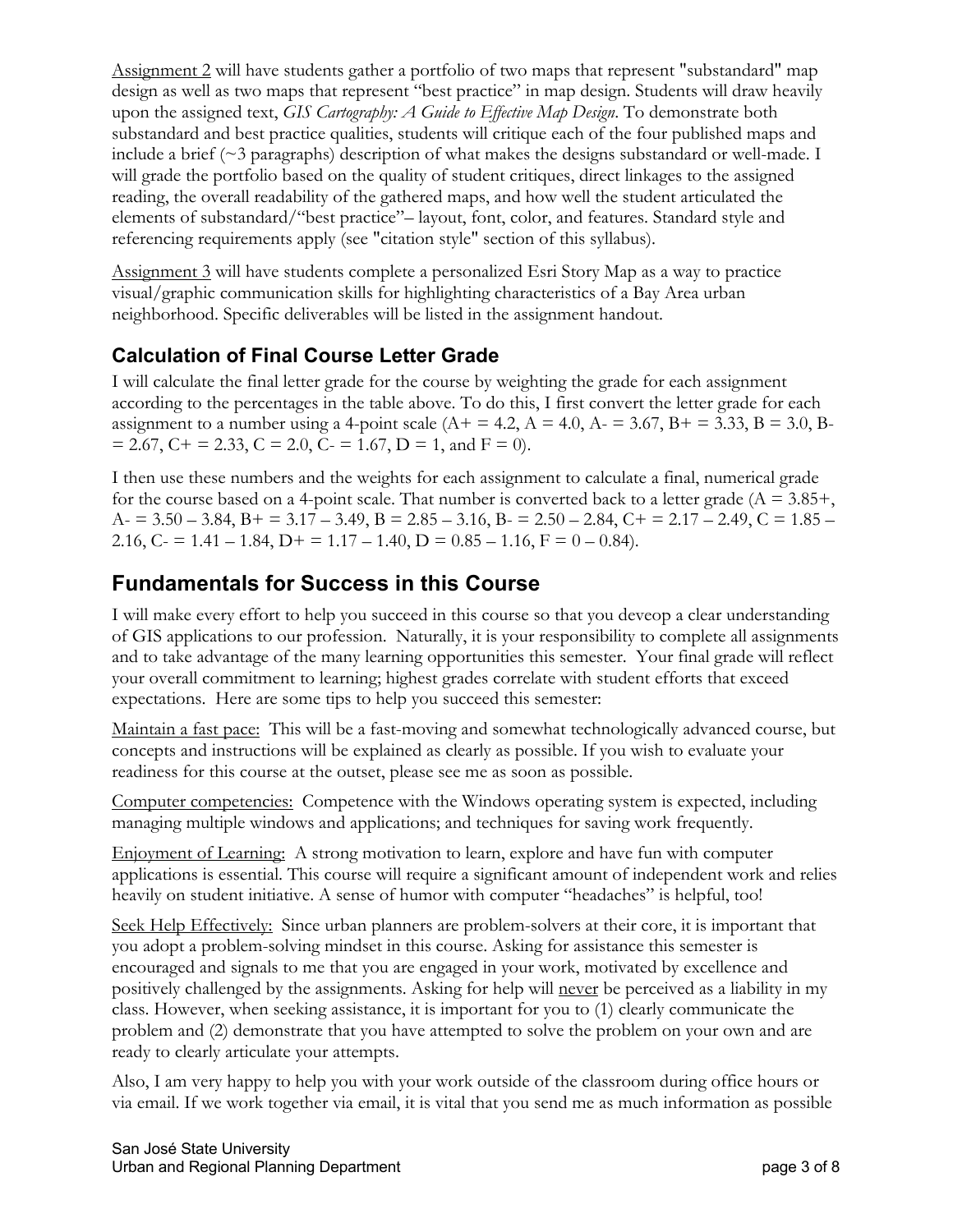to help diagnose the problem. It is not sufficient to write to me and vaguely state, "I can't get this to work" and expect useful assistance without also including relevant screen captures and a description of the solution steps you've tried. In general, I will be very responsive to queries that meet these criteria and much less so for "lazy queries", which I probably won't prioritize. This approach mirrors professional practice since supervisors expect valued employees to be proactive in solving problems.

Focus and Respect: I fully understand the temptations and distractions we all face today with smartphones vying for our attention. Please turn off or mute your phone during class, and note that lab computers may only be used for class exercises during the class period. If you have to "get something else done" during the class period, please step outside and do it elsewhere.

Professional Conduct: I conduct this course in a manner that mirrors professional practice in order to help you develop valuable workplace skills. We all need to be in agreement that the following standards will apply, as listed in the two sections below:

#### **Instructor Responsibilities**

- To create a physically and intellectually safe and stimulating environment for learning
- To assist students as much as possible with their individual and collective learning goals
- To help resolve conflicts that hinder learning by answering student questions clearly and promptly, or to research answers and reply to the student as soon as possible
- To treat students with respect and kindness, using encouragement and humor to foster learning
- To arrive at the start of each class session fully prepared and organized, with clear learning objectives and a schedule for the day's tasks ready to go
- To evaluate and grade student work fairly and accurately while providing constructive feedback

#### **Student Responsibilities**

- To attend each class session and to arrive punctually, bringing all needed materials
- To treat other students and the instructor with absolute respect, supporting fellow students whenever possible with their learning objectives, and minimizing distractions in class
- To complete all assignments on time and professionally according to the requirements listed in this syllabus
- To fully read and understand all aspects of this syllabus and to carry out the requirements herein
- To actively and consistently participate in class discussions and question-and-answer sessions
- To demonstrate self-reliance and self-direction in setting and completing learning objectives
- To accept responsibility for working collaboratively in the learning process

## **Completing Assignments on Time and Professionally**

Assignments are due at the date and time specified on each assignment handout. In only rare instances will late assignments be accepted, as described below. Late assignments will receive a oneletter grade deduction for each day an assignment is late. For example, if the assignment would normally receive a grade of "B" but is submitted one day late, it will receive a final grade of "C".

I realize that life happens. If you expect not to be able to complete an assignment on time, it is important for you to do two things:

1. Contact me **at least 24 hours prior to the due date**. If you do not communicate an anticipated late assignment within this timeframe, the standards above will apply.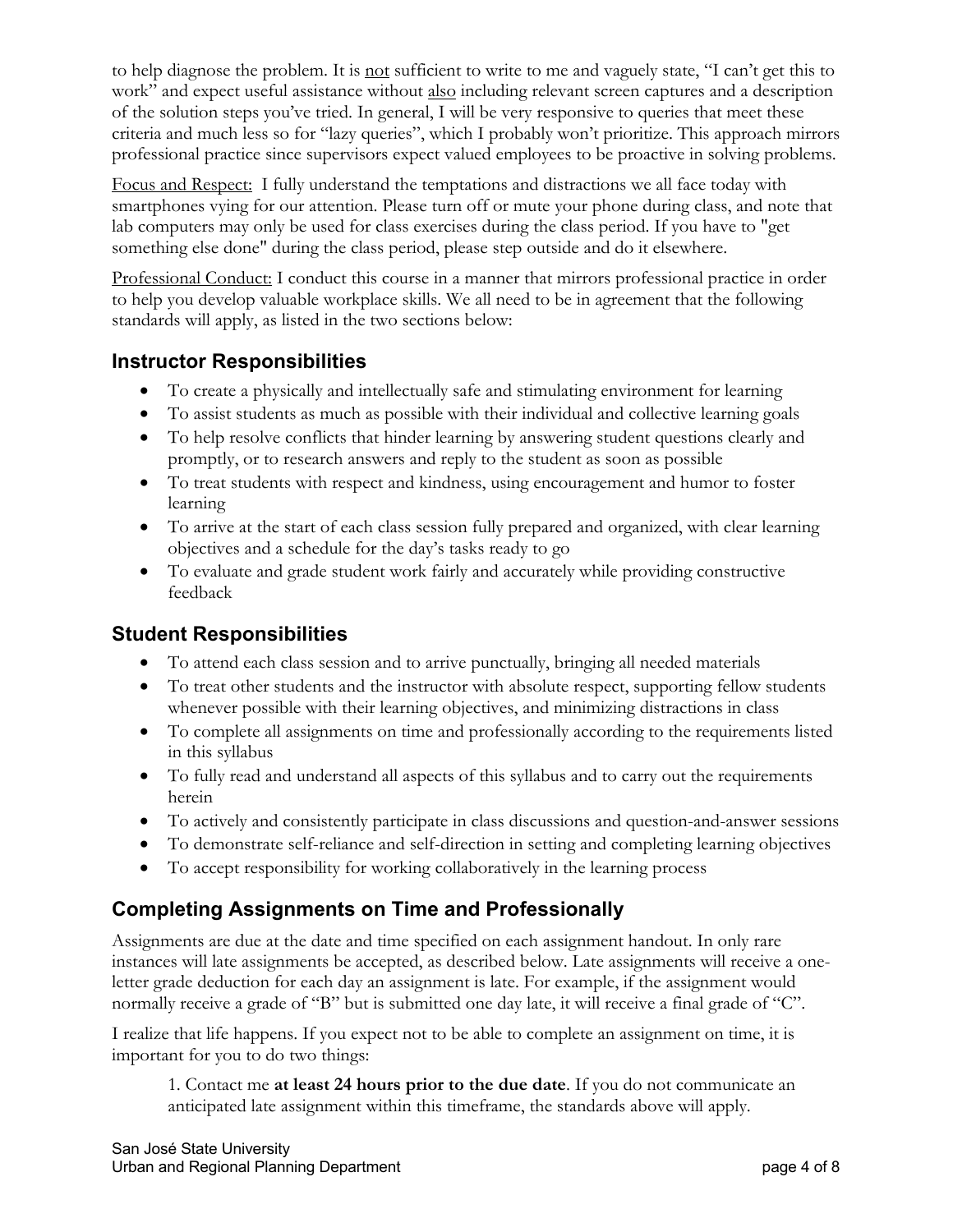2. Provide a date and time by which the late assignment will be submitted. If the late assignment is not received on the date promised, the assignment will receive a grade of zero.

**A maximum of one late assignment that adheres to the above policies will be accepted**; all subsequent late assignments will receive an automatic grade of zero. Sorry, no exceptions to these policies will be granted, in fairness to the majority of students who submit their assignments on time.

Since this course focuses on the development of professional skills used by urban planners, the presentation of submitted materials will be considered as part of the assignment's grade. All assignments must include a cover page with the student's name, date, course number, assignment number, and other items as directed by the instructor. **Neatness, clear organization, and professional presentation of assignments will influence your grade.** Assignments not meeting these fundamental practices of professional presentation will generally receive a one-half to onepoint reduction in the grade.

#### **Final Examination or Evaluation**

There is no final examination for this one-unit course.

#### **Course Workload**

Success in this course is based on the expectation that students will spend, for each unit of credit, a minimum of forty-five hours over the length of the course (normally 3 hours per unit per week with 1 of the hours used for lecture) for instruction or preparation/studying or course related activities including but not limited to internships, labs, clinical practica. Other course structures will have equivalent workload expectations as described in the syllabus.

Because this is a <u>one</u>-unit class over five weeks, you can expect to spend a minimum of 45 hours (5) weeks \* 9 hours per week) in addition to time spent in class and on scheduled tutorials or activities. Special projects or assignments may require additional work for the course. Careful time management will help you keep up with readings and assignments and enable you to be successful in all of your courses.

## **University Policies**

Per University Policy S16-9, university-wide policy information relevant to all courses, such as academic integrity, accommodations, etc. will be available on Office of Graduate and Undergraduate Programs' Syllabus Information web page at http://www.sjsu.edu/gup/syllabusinfo/"

# **Plagiarism and Citing Sources Properly**

Plagiarism is the use of someone else's language, images, data, or ideas without proper attribution. It is a very serious offense both in the university and in your professional work. In essence, plagiarism is both theft and lying: you have stolen someone else's ideas, and then lied by implying that they are your own.

> **Plagiarism will lead to grade penalties and a record filed with the Office of Student Conduct and Ethical Development. In severe cases, students may also fail the course or even be expelled from the university.**

**If you are unsure what constitutes plagiarism, it is your responsibility to make sure you clarify the issues before you hand in draft or final work.**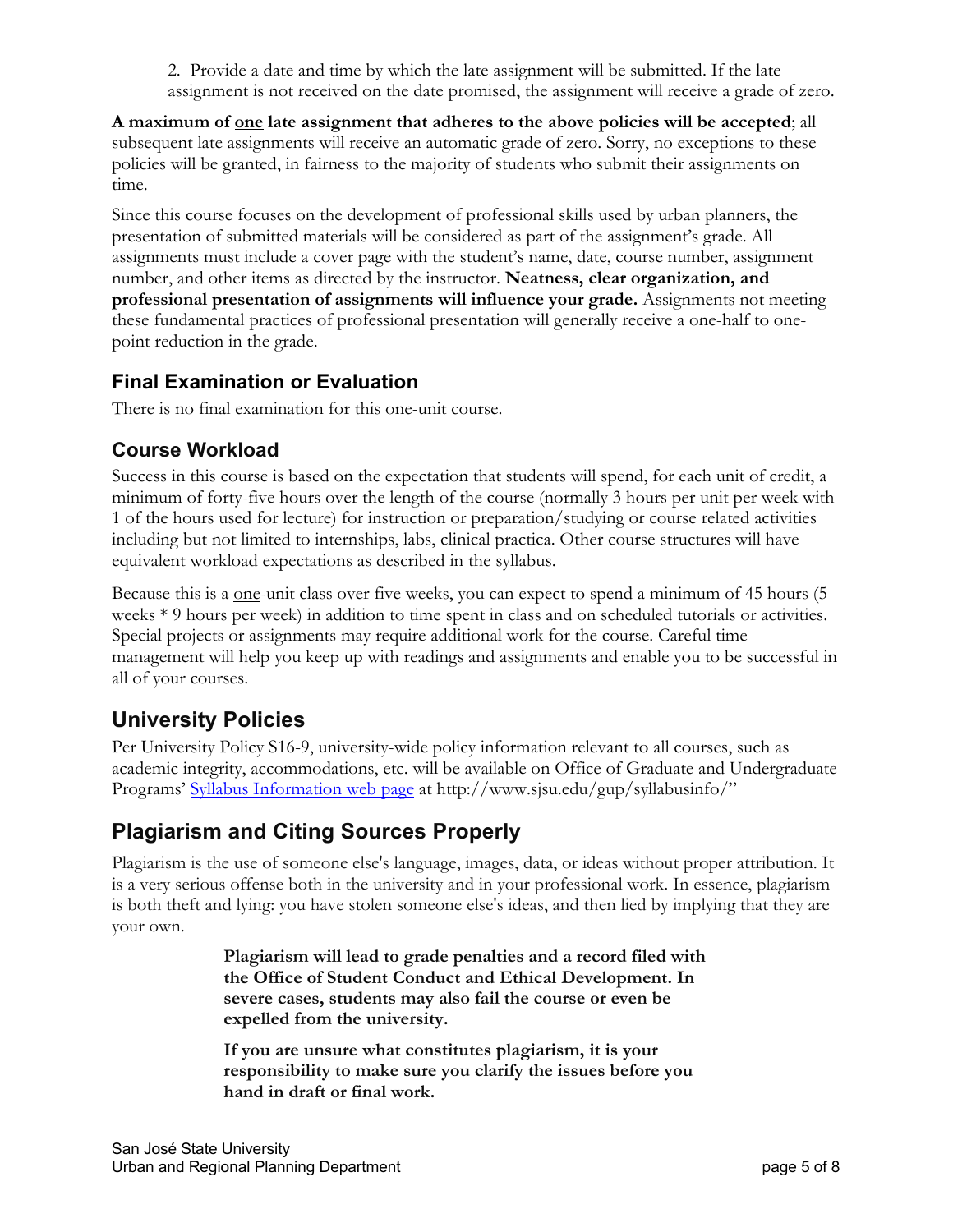Learning when to cite a source and when not to is an art, not a science. However, here are some common examples of plagiarism that you should be careful to avoid:

- Using a sentence (or even a part of a sentence) that someone else wrote without identifying the language as a quote by putting the text in quote marks and referencing the source.
- Paraphrasing somebody else's theory or idea without referencing the source.
- Using a picture or table from a webpage or book without reference the source.
- Using data some other person or organization has collected without referencing the source.

The SJSU MLK Library provides a short (15 minutes) and informative plagiarism tutorial. The MUP faculty highly encourage all students to complete it. Details are here: https://libguides.sjsu.edu/c.php?g=853661&p=6111789

Also, the University of Indiana has developed a very helpful website with concrete examples about proper paraphrasing and quotation. See in particular the following pages:

- Overview of plagiarism at www.indiana.edu/~istd/overview.html
- Examples of plagiarism at www.indiana.edu/~istd/examples.html
- Plagiarism quiz at www.indiana.edu/~istd/test.html

If you still have questions, feel free to talk to me personally. There is nothing wrong with asking for help, whereas even unintentional plagiarism is a serious offense.

#### **Citation style**

It is important to properly cite any references you use in your assignments. The Department of Urban and Regional Planning uses Kate Turabian's *A Manual for Writers of Research Papers, Theses, and Dissertations*, 8th edition (University of Chicago Press, 2013, ISBN 780226816388). Copies are available in the SJSU King Library. Additionally, the book is relatively inexpensive, and you may wish to purchase a copy. Please note that Turabian's book describes two systems for referencing materials: (1) "notes" (footnotes or endnotes), plus a corresponding bibliography, and (2) in-text parenthetical references, plus a corresponding reference list. In this class, students should use the "notes" style of referencing.

# **Library Liaison**

The SJSU Library Liaison for the Urban and Regional Planning Department is Ms. Peggy Cabrera. If you have questions, you can contact her at peggy.cabrera@sjsu.edu or 408-808-2034.

# **A Little About Me…**

My formal training is in environmental planning and urban design (B.S., Rutgers University, 1985) as well as regional planning and New Urbanism (Masters, University of North Carolina at Chapel Hill, 1993). In the late 1980s, I worked as an assistant planner in Middlesex County, NJ, reviewing subdivision and site plan proposals for compliance with county regulations. In the 1990s, I served two rapidly-growing North Carolina municipalities in a dual role as town planner and GIS coordinator (the latter being a role I created for both towns), so I am equally conversant in the language of both disciplines. From 1996 - 2000, I served as Senior Town Planner for Huntersville, North Carolina - the fastest-growing town of its size in the state at the time. The New Urbanist principles mandated by the Town's development regulations applied to both greenfield and infill sites. Since the regulations were design-based (i.e., non-Euclidean), they required me to make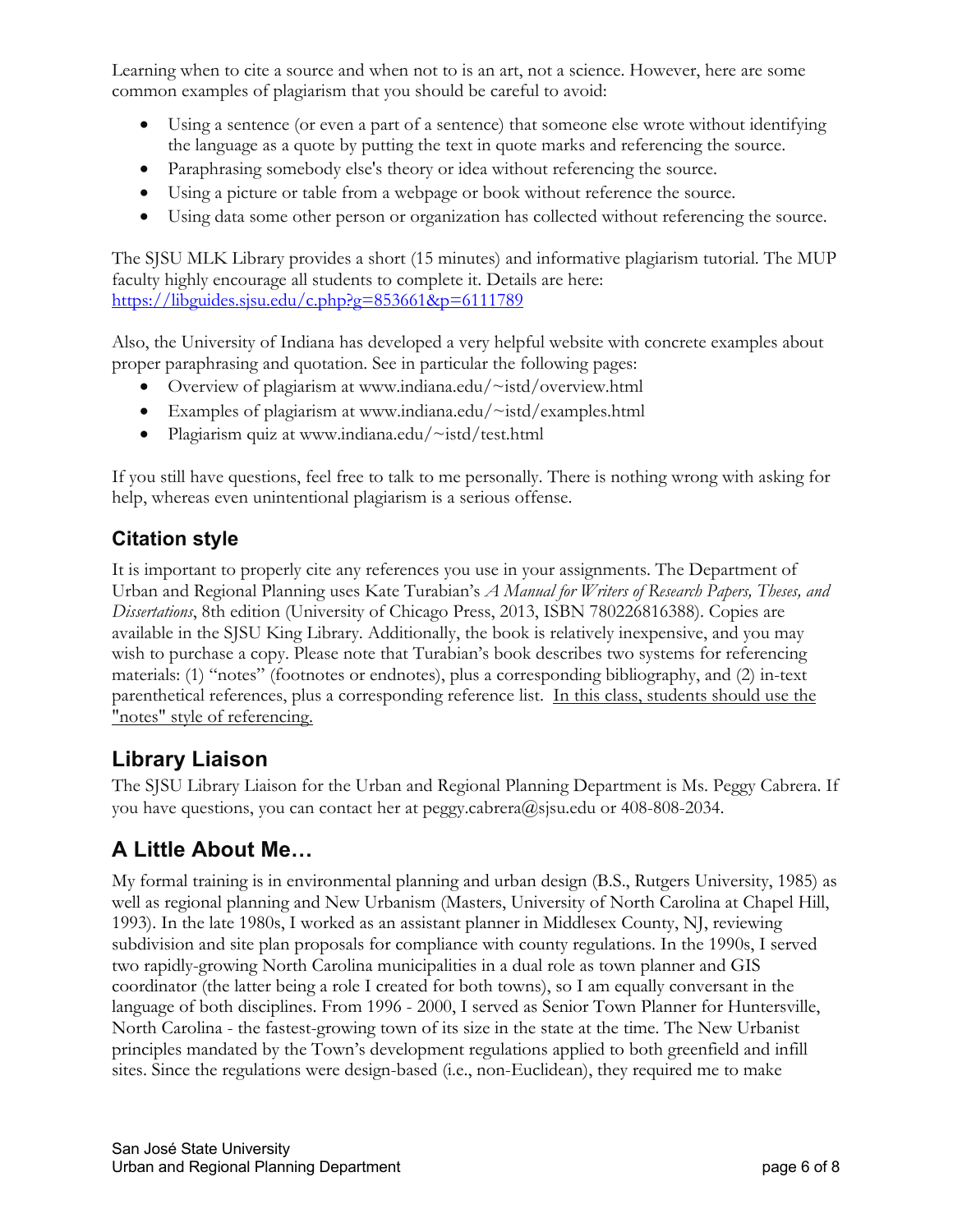frequent subjective judgments on the visual qualities of streets, the orientation of proposed buildings to public spaces, and the relationship of buildings and land uses to one another

After relocating to the Bay Area in 2000, I worked with the Metropolitan Transportation Commission as a GIS Planner/Analyst. The Bay Area Lifeline Transportation Map that I completed for MTC locates disadvantaged neighborhoods and thousands of geocoded essential destinations (e.g., grocery stores, daycare centers, clinics) within the 9-County region, along with existing public transit services. The spatial analyses enabled by this mapping work allowed transportation planners to locate gaps in transit service so that decision-makers could direct funding to alter bus schedules, connections and routing for improved neighborhood connectivity.

From 2003 to 2007 I served as GIS Manager for Design, Community & Environment, a 45-person planning and design firm in Berkeley. I managed all aspects of the firm's GIS practice and took great pride in keeping hundreds of data layers organized across multiple projects, ensuring that the firm's metadata was up-to-date, training staff to use ArcGIS and ArcCatalog, and managing the production of hundreds of maps for General Plans and EIRs throughout California.

I have co-authored a book titled *GIS for Economic Development* with Professor Mike Pogodzinski of the SJSU Economics Department. The book was published in late 2012 by Esri Press. I also have a small consulting practice where I engage in GIS projects for a variety of Bay Area clients.